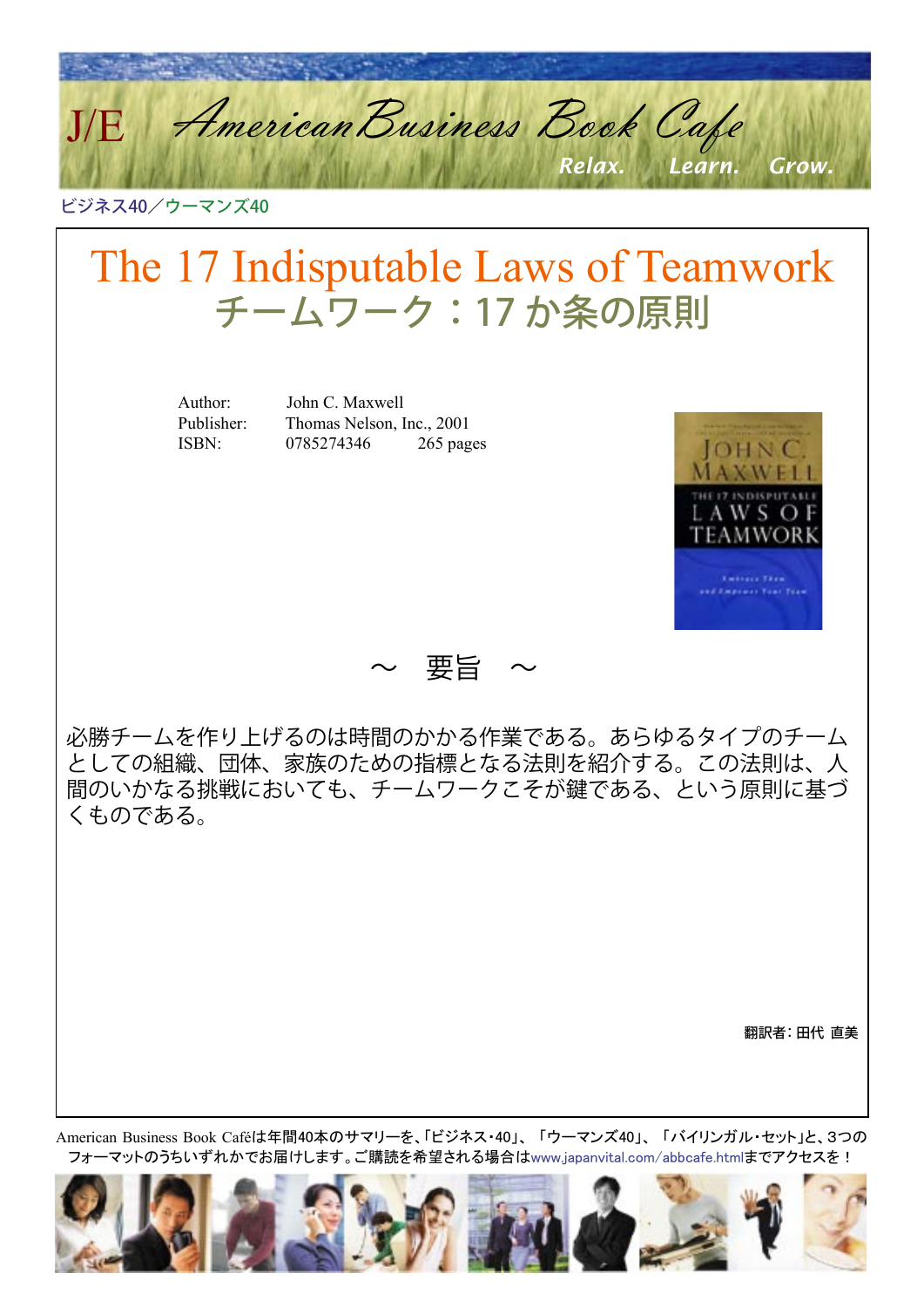# チームワーク:17 か条の原則

中心内容: 必勝チームを作り上げるのは時間のかかる作業 である。あらゆるタイプのチームとしての組織、団体、家族 のための指標となる法則を紹介する。この法則は、人間のい かなる挑戦においても、チームワークこそが鍵である、とい う原則に基づくものである。

第一章:その重要性の法則

偉業を果たすためには、一人、というのはあまりにも小さい チームである。

人類の歴史上、どのような偉業であっても、それを成し 遂げた偉大な人々には、それをサポートしてくれる チームがあった。

法則の柱:

- ➡ チームワークは偉業の要である。
- ➡ チームは複数人で構成される。つまり、複数の アイデアや力の源があることになる。
- ➡ チームには複数の視点という利点がある。

ー独で仕事をしたがる理由:<br>- 1. エゴ。 「沢山の皿を

- 「沢山の皿を回しても才能は増やされな い。むしろ皿を落としてしまう可能性を増やすだけ である。」大きな仕事をするためにはエゴを捨て、 チームの一員になる覚悟をしなさい。
- 2. 自信が無い。 自信のあるリーダーは他に力を 与えるが、自信の無いリーダーはチームを建て 上げることが出来ない。それは:
	- ▶ 自分の支配力を維持したいから。または
	- ▶ もっと出来る人に自分の椅子を取られる のが怖いから。
- 3. 無知。 単純に、大きな仕事を成し遂げることの 難しさを知らない人もいる。そういう人は一人で やろうとしてしまう。
- 4. 性格。 あまり外向的でない人は、チームで何かし ようと思いつかない。何かを達成しようとしても、 他の人と一緒にしようとは思いつかない。

## 第二章:全体像重視の法則

目標達成は個人の活躍より重要である。

スポーツの世界と同じで、個人的なファインプレーは注目を 集めるだけで、優勝するには、チームプレーが不可欠であ る。

「チームが持てる力を発揮するためには、選手一人一人がチ ームの益のために自分の個人的目標を二の次にする覚悟でい なければならない。」--- バド・ウィルキンソン(アメフト・コーチ)

## The 17 Indisputable Laws of Teamwork

#### The Main Idea:

Building a winning team is a process. Here are guiding laws for any type of organization, group, or family, based on the principle that teamwork is essential in any great human endeavor.

Chapter 1: The Law of Significance

One is too small a number to achieve greatness.

Throughout human history, whatever the endeavor, great individuals had teams of people supporting them along the way.

#### Key Thoughts:

- · Teamwork is the heart of great achievement.
- · Teams involve more people, thus affording more resources, ideas, and energy.
- · Teams benefit from multiple perspectives.

People still want to do things by themselves because of:

- 1. **Ego**. "Spinning more plates doesn't increase your talent, it increases your likelihood of dropping a plate." To achieve something really big, let go of your ego, and get ready to be part of a team.
- 2. **Insecurity.** Secure leaders give power to others. Insecure leaders fail to build teams because:
	- · They want to maintain total control
	- · They fear being replaced by someone more capable
- 3. **Naiveté**. Some peopleunderestimate the difficulty of achieving big things. As a result, they try to go it alone.
- 4. **Personality.** Some people aren't very outgoing and don't think in terms of team building. It never occurs to them to enlist others to achieve something.

Chapter 2: The Law of the Big Picture

The goal is more important than the role.

As in sports, individual accomplishments help the ego, but only good teams win championships.

"If a team is to reach its potential, each player must be willing to subordinate his personal goals to the good of the team."

-Bud Wilkinson (football coach)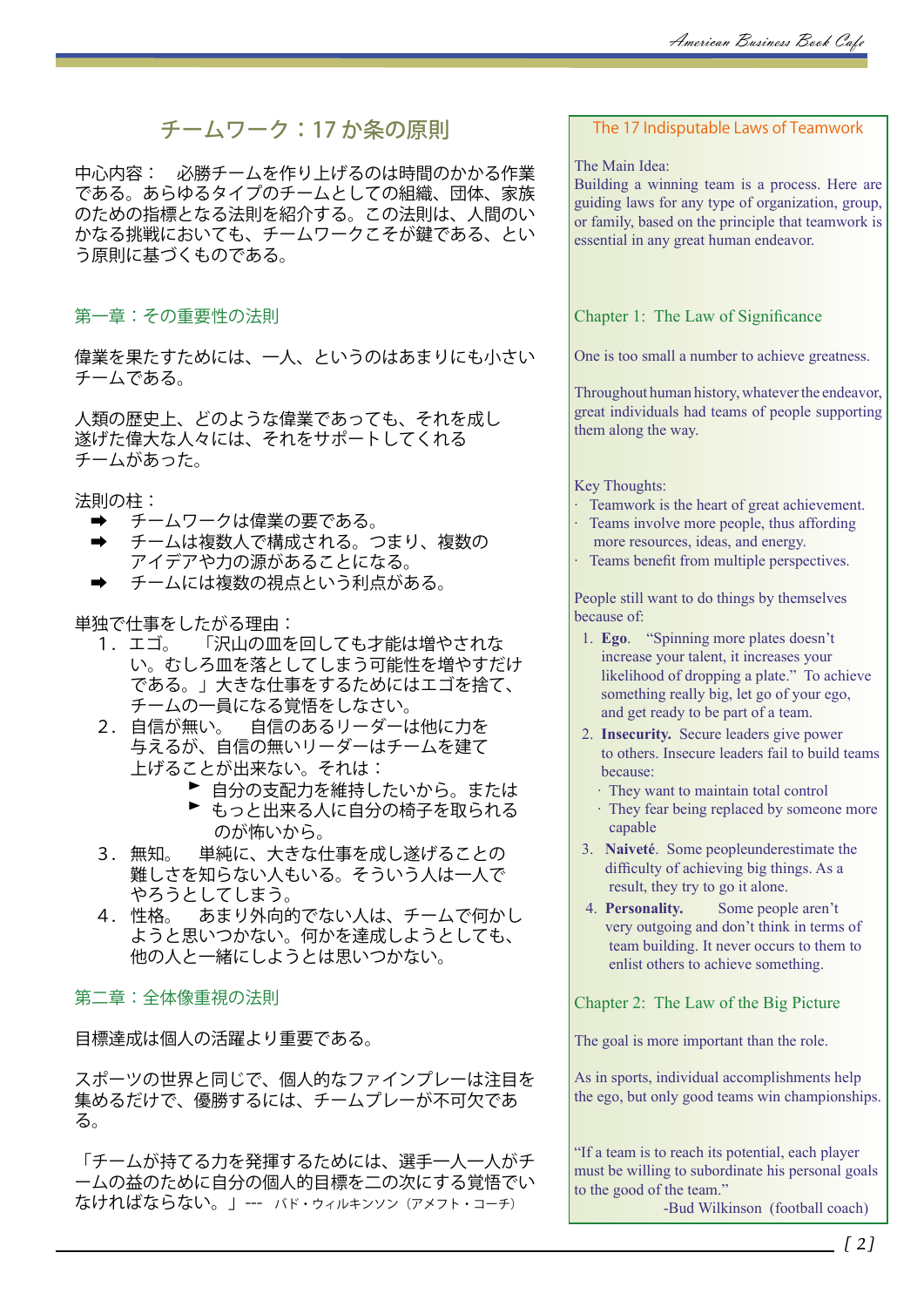第三章:適任の法則

プレーヤー一人一人が、もっともよく力を発揮できる場所が ある。

それぞれが適切な任務に就いているときに、チーム全体が その恩恵にあずかる。

メンバーの誰かが不適切な仕事を与えられると:

- 1. やる気が減退する。
- 2. 仕事は足踏み状態になる。
- 3. 競い合いが起こる。
- 4. チームは本来の力に気付かない。

最適の人材を最適の仕事に配属することはチームを建て上げ るために必要不可欠な条件である。

## 間違った場所の間違った人材 = 後退<br>正しい場所の間違った人材 = フラストレーション 正しい場所の間違った人材 間違った場所の正しい人材 = 混乱 正しい場所の正しい人材 = 成長 一つ一つの正しい場所に一人一人の正しい人材 = 増大

どうすれば皆が適任につくチームになれるか。

- 自分が適切なポジションに居ないと思ったら、移動 しなさい。移動するための計画を立て、タイムテー ブルを作りなさい。
- ➡ 何をすべきか分からないときは探してみなさい。自 分の人生の目的をはっきりさせてみなさい。新しい ことを試し、経験を積みなさい。
- ➡ リーダーは、誰がどこに適しているか把握したな ら、メンバーを、それぞれの慣れたところ から外に 出すことによって動機付けをしなさい。慣れた仕事 範囲を出ることによってこそ、メンバーは事を成就 し、本当に自分に何が出来るかを知ることができる のである。

第四章: エベレストの法則

挑戦が大きくなれば、チームワークの必要も大きくなる。

1953年にエドモンド・ヒラリーとともにエベレストの頂点 に立ったシェルパ、テンジン・ノルゲイの金言:

> 「エベレストほどの山には、一人で先に行こうとし たり、仲間と競うことでは登ることは出 来ない。 ゆっくりと、注意深く、無私のチームワークによ って登るのだ。」

あなた自身のエベレストをどうやって達成しますか?自問し なさい:

- 1. 私の夢は何か。
- 2. 私のチームには誰がいるのか。
- 3. 私のドリームチームはどうあるべきか。

Chapter 3: The Law of the Niche

All players have a place where they add the most value.

When the right team member is in the right place, everyone benefits.

What happens when one or more members are in the wrong position?

- 1. Morale erodes.<br>2. Progress comes
- Progress comes to a halt.
- 3. The competition takes advantage.
- 4. The team fails to realize its potential.

Having the right people in the right places is essential to team building.

The Wrong Person in the Wrong Place = Regression The Wrong Person in the Right Place  $=$  Frustration The Right Person in the Wrong Place  $=$  Confusion The Right Person in the Right Place  $=$  Progression The Right People in the Right Places  $=$ 

Multiplication

How to Get On Track:

- If you see you are not in the right place, make a transition. Create a transition plan and timetable.
- If you have no idea what you should be doing, then do some research. Try to articulate your life's purpose. Try new things, and gain experience.
- For leaders, after you know who belongs where, motivate people by stretching them out of their comfort zones. This is how they will reach fulfillment and understand what they are truly capable of achieving.

Chapter 4: The Law of Mount Everest

As the challenge escalates, the need for teamwork elevates.

Listen to the wise words of Sherpa Tenzing Norgay, who reached the summit of Mount Everest with Edmund Hillary in 1953:

"You do not climb a mountain like Everest by trying to race ahead on your own, or by competing with your comrades. You do it slowly and carefully, by unselfish teamwork."

How do you accomplish your own Everest? Ask yourself:

- 1. What is my dream?
- 2. Who is on my team?
- 3. What should my dream team look like?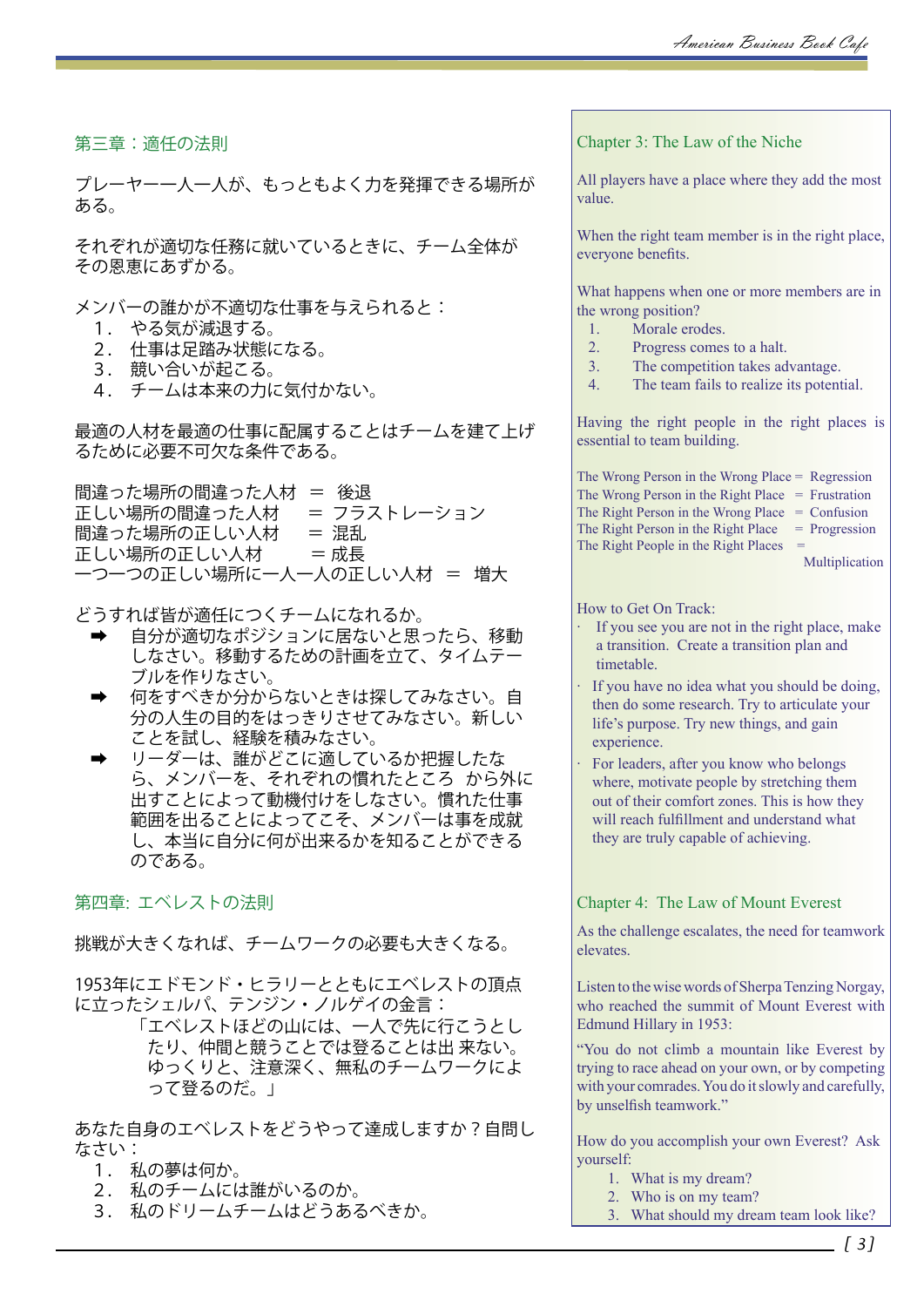焦点を夢に合わせるのではなく、チームに合わせること。そ うするとき、夢は叶っていく。

挑戦のタイプ 必要なチーム

新しい挑戦 フリエイティブなチーム<br>意見が分かれそうな挑戦 一致団結したチーム 意見が分かれそうな挑戦 流動的な挑戦 臨機応変なチーム<br>面白くない挑戦 積極的姿勢のチー. 長期的な挑戦 まちゃん 意思の強いチーム エベレストサイズの挑戦 経験豊富なチーム

積極的姿勢のチーム

自分の夢を叶えるために、チームがそれにふさわしくない場 合、二つの選択だけが残される: 夢を捨てる。もしくは自 分のチームを育てる。

第5章:鎖の法則

チームの結束は、その一番弱い繋ぎ目において打撃を受け る。

1989年、石油タンカー、エクソン・バルデズ号がプリンス ・ウィリアム湾にあるブライ礁で座礁した。何千という海 鳥、オットセイ、セイウチ、鷲、クジラなどが犠牲となった ばかりでなく、石油流出による被害、浄化作業にかかる費用 は数十億ドルに登った。

原因: 船上の指揮系統の連結の弱さ。

酒に酔った怠慢な船長が会社の方針を無視し、無理な航行を 強行、長時間労働で疲労した三等航海士を船橋に残した。結 果はアラスカ歴史上最大級の環境破壊であった。エクソン社 は悪夢のような社会的責任と、莫大な金銭的責務を負うこと となった。

誰もがあなたのチームという旅に適しているとは限らない。

- 1. 皆が旅に出るわけではない。
- 2. 皆が旅に出るべきではない。
- 3. 皆が旅に出られるわけではない。 適さない人の特徴: 他のチームメンバーについていけない。 自分に与えられた責任範囲では成長しない。

 同じビジョンを持っていない。 自分の欠点を改善しようとしない。 チームに協力しない。

弱い繋ぎ目がチームにあるとき発生する可能性のあること:

- 1. 強いメンバーが弱いメンバーを助けなければ ならない。
- 2. 強いメンバーが弱いメンバーを不愉快に思う。
- 3. 強いメンバーが力を十分に発揮できない。
- 4. 強いメンバーがリーダーの能力を疑う。

Remember to focus on the team, and not the dream. When you focus on the team, the dream takes care of itself.

| <b>Type of Challenge</b>       | <b>Type of Team Required</b> |
|--------------------------------|------------------------------|
| <b>New Challenge</b>           | <b>Creative Team</b>         |
| <b>Controversial Challenge</b> | <b>United Team</b>           |
| <b>Changing Challenge</b>      | <b>Fast and Flexible</b>     |
| <b>Unpleasant Challenge</b>    | <b>Motivated Team</b>        |
| Long-Term Challenge            | <b>Determined Team</b>       |
| <b>Everest-Sized Challenge</b> | <b>Experienced Team</b>      |

When the team you have doesn't match up to the team of your dreams, then you have only two choices: Give up your dream, or grow up your team.

Chapter 5: The Law of the Chain

The strength of the team is impacted by its weakest link.

In 1989, the oil tanker Exxon Valdez, ran aground Bligh Reef on Prince William Sound. The oil slick cost billions of dollars in damages and cleanup operations, not to mention the lives of thousands of seabirds, sea otters, harbor seals, eagles, and whales.

The cause: a weak link in the ship's chain of command.

A drunken, negligent Captain ignored company policy, caused discrepancies in navigation, and left his overworked, fatigued Third Mate on the bridge. The result was one of the greatest environmental disasters in the history of Alaska. The Exxon Company faced a public relations nightmare and enormous financial obligations.

Your Team is Not For Everyone

- 1. Not everyone will take the journey
- 2. Not everyone should take the journey
- 3. Not everyone can take the journey

How do you recognize people who fall into this category?

- · They can't keep up with other team members.
- · They don't grow in their area of responsibility.
- · They don't have the same vision.
- · They won't work on personal weaknesses.
- · They won't work with the rest of the team.

Several things may happen when a weak link remains on the team:

- 1. The stronger members have to help the weak one.
- 2. The stronger members resent the weak one.
- 3. The stronger members become less effective.
- 4. The members question the leader's ability.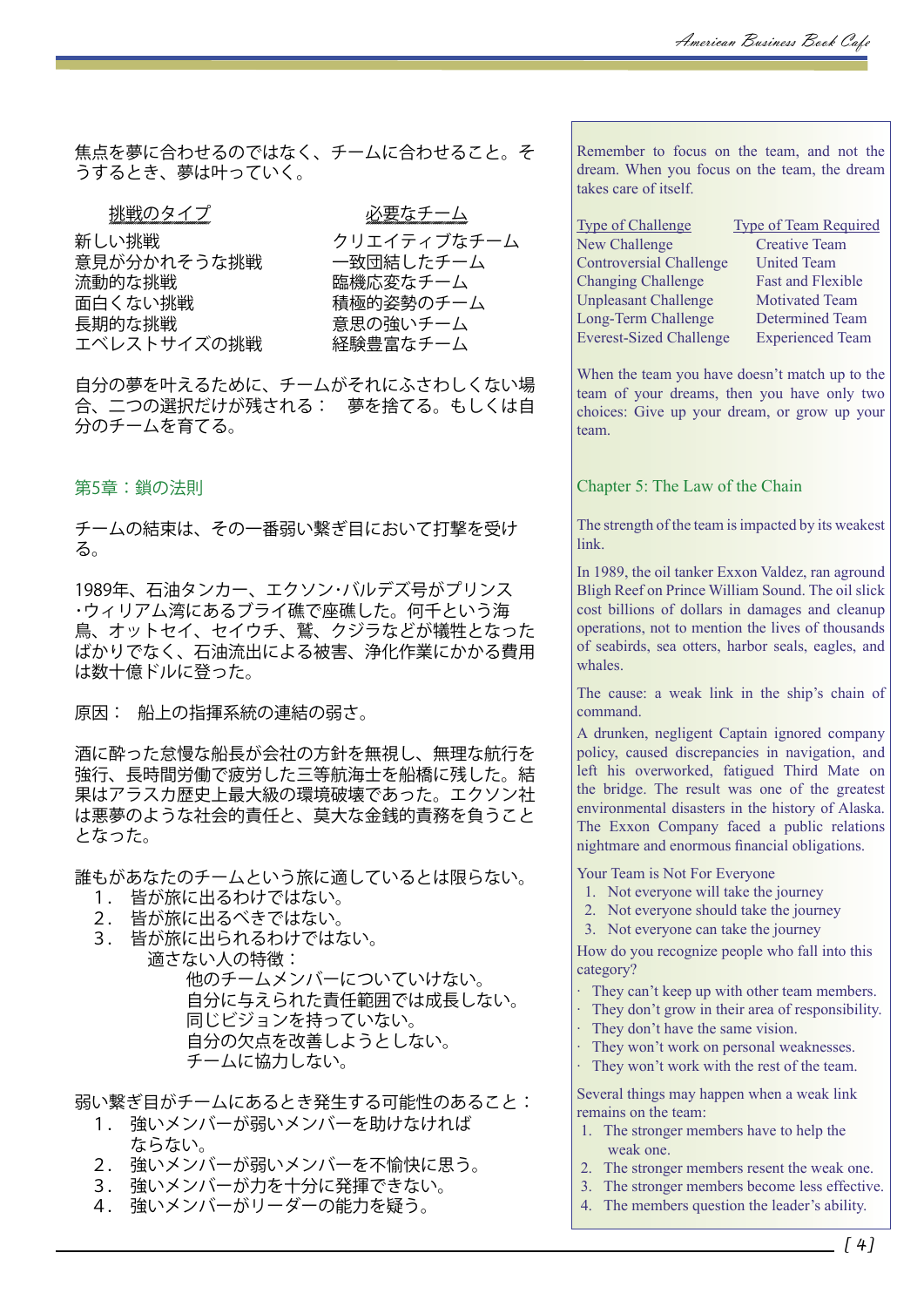もっとも弱い者を適切に扱わなければ、もっとも 強い者の信頼を失う。

第六章:触媒的存在の法則

必勝チームには触媒のように刺激を与えて何かを始める メンバーがいる。

触媒的存在とは、次から次へ事を片付けていく人である。

チームには、基本的に三種類のプレーヤーがいる。

- 1. ボールを触りたくない。プレッシャーの大きい 状況に耐えられない。
- 2. 本人はボールに触りたいが、実は触らないほうが チームのためにはよい。
- 3. ボールに触りたい。ボールを任せる価値がある。

触媒的存在の特徴:

- 1. 直感的。
- 2. 意思の疎通が上手。
- 3. 情熱的。
- 4. 才能がある。
- 5. クリエイティブ。
- 6. 自発的。
- 7. 責任感がある。
- 8. 寛容。
- 9. 影響力がある。
- 良いチームメンバーになるには:
	- 1. 良き先輩、指導者を見つける。成功している人で、 自分を助けてくれる人を見つける。
	- 2. 成長するための計画を立てる。スキルや能力を伸ば すためのプログラムに取り組む。
	- 3. 慣れた場所から進み出る。今までやったことのない ことに挑戦してみない限り自分の可能性は分からな い。

## 第七章: 羅針盤の法則

ビジョンはメンバーに方向性と自信を与える。

偉大な功績には偉大なビジョンが先立つ。チームが方向性を 持つためには説得力のあるビジョンが必要である。ビジョン がなければ、最悪の場合そのチームの存在目的はないに等し い。反対に、確固たるビジョンのあるチームは集中力があ り、エネルギーに満ち、自信がある。自分たちはどこに向か っているのか、またなぜそこに向かうのか、ということに確 信がある。

ビジョン自体はリーダーからのものとは限らないが、常にビ ジョンを何度も繰り返し提示していくのはリーダーの 責任である。

YOU LOSE THE RESPECT OF THE BEST WHEN YOU DON'T DEAL PROPERLY WITH THE WORST.

Chapter 6: The Law of the Catalyst

Winning teams have players who make things happen.

Catalysts are get-it-done-and-then-some people.

Basically there are 3 kinds of players on a team:

- 1. People who don't want the ball. They can't take high-pressure situations.
- 2. People who want the ball but shouldn't.
- 3. People who want the ball and should.

Characteristics of a Catalyst:

- 1. Intuitive
- 2. Communicative
- 3. Passionate
- 4. Talented
- 5. Creative
- 6. Initiating
- 7. Responsible 8. Generous
- 
- 9. Influential

How To Become A Better Team Member:

- 1. Find a mentor. Find someone who is successful and can help you.
- 2. Begin a growth plan. Put yourself on a program to develop your skills and talents.
- 3. Get out of your comfort zone. You won't know what you're capable of until you try to go beyond what you've done before.

Chapter 7: The Law of the Compass

Vision gives team members direction and confidence.

Great vision precedes great achievement. Every team needs a compelling vision to give it direction. A team without vision is at worst, purposeless. On the other hand, a team that embraces a vision becomes focused, energized, and confident. It knows where it's headed and why it's going there.

The Leader's responsibility is to always state and restate the vision, although the vision itself can come from anyone on the team.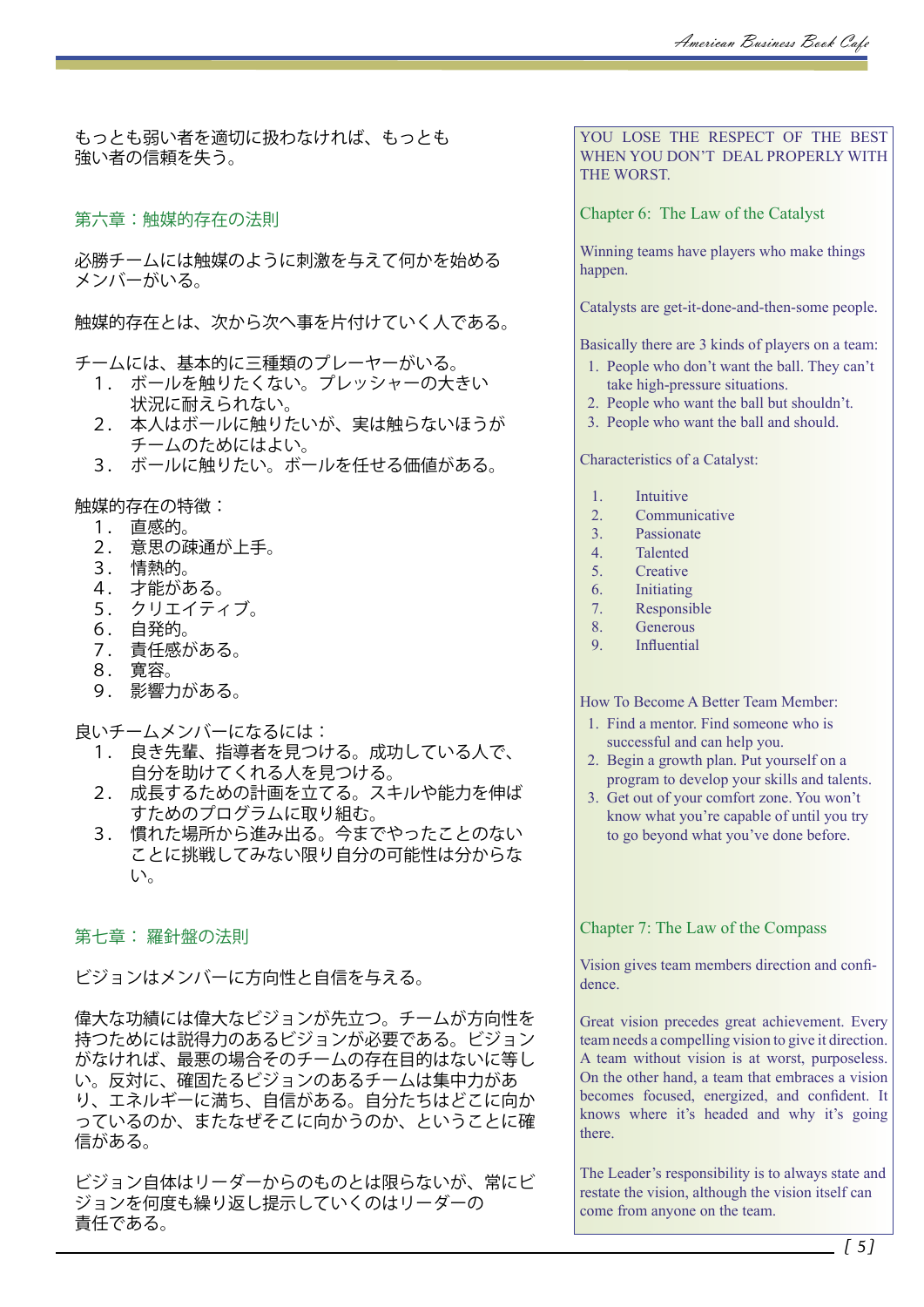チームは、航海に出る前に以下の六つの「羅針盤」を点検す るべきである。

- 1. モラルの羅針盤。 (上を見よ。) 大きな仕事は正直さ、誠実さと共に発展する。
- 2. 直観力の羅針盤。 (内を見よ。) 本物の情熱は内側からのみ溢れ出る。
- 3. 歴史の羅針盤。 (後方を見よ。) 先駆者の過去の仕事から有益な事を学べ。<br>方向性の羅針盤。 (前方を見よ。)
- 4. 方向性の羅針盤。 ビジョンは方向性を与える。目標はビジョンを明確 にする具体的な標的を提供する。<br>5. 戦略の羅針盤。 (周囲を見
- (周囲を見よ。) 計画的な戦略は、ビジョンを実現へと発展させる。
- 6. 長期的視野の羅針盤。(先を見よ。) 目の前の失敗に挫折しないためには、長期の ビジョンが必要である。

## 第八章: 腐ったりんごの法則

腐敗した態度がチーム全体をだめにする。

チーム内の争いは、チームとしての戦いを台無しにするだけ である。勝つためには才能があるだけでは足りない。才能 と、良い態度を兼ね備えたメンバーがそろって初めて大きな 仕事が出来る。

態度についての五つの事実と、その、チームワークに 及ぼす影響:

- 1. 態度により、チームが建て上げられるか、破壊され るかが決まる。
- 2. 良い、または悪い態度は他に伝染する。
- 3. 悪い態度の伝染力は良い態度のものより速い。
- 4. 態度とは主観的なものであるので、何が間違った態 度なのか判断するのが難しい時もある。チームをだ めにする代表的な腐敗した態度:
	- ➡ 間違いを認めることができない。
	- ➡ くだらないねたみ。
	- 自分は重要な人物だ、という過度な 思いこみ。
	- ➡ 批判的。何にでも悪い所を見つける。
	- ➡ 何でも自分の手柄だと認めて欲しがる。
- 5. 腐敗した態度は、放っておくと、すべてを台無しに してしまう。悪い態度について、何らかの処置を行 わなければならない。

まずは自分自身から点検してみること。自分のチームは、自 分抜きではうまくやっていけない、と思いないか?チームと して体験した、最近の成功は、実は自分の個人的な努力の成 果だ、と思っていないか?他のチームメンバーが褒められた り、賞品をもらったりするのをいちいちチェックしていない か?自分の失敗を認めるのが難しい時がないか?一つでも「

A team should examine the following six "compasses" before embarking on any journey.

- 1. A Moral Compass. (Look Above) Great businesses are built along the lines of the strictest integrity.
- 2. An Intuitive Compass. (Look Within) True passion burns only from within.
- 3. A Historical Compass (Look Behind) Make positive use of anything contributed by previous teams in the organization.
- 4. A Directional Compass (Look Ahead) Vision provides direction; goals bring concrete targets that help the vision.
- 5. A Strategic Compass (Look Around) Strategy brings process to the vision.
- 6. A Visionary Compass (Look Beyond). You must have a long-range vision to keep from being frustrated by short-range failures.

#### Chapter 8: The Law of The Bad Apple

Rotten attitudes ruin a team.

Rivalry within a team simply ruins the whole game of the team. Talent is not enough to win; it takes a bunch of players with both talent and good attitudes to achieve something great.

There are 5 truths about Attitudes and how they affect teamwork:

- 1. Attitudes have the power to lift up or tear down a team.
- 2. An attitude (good or bad) spreads to others.
- 3. Bad attitudes spread faster than good ones.
- 4. Attitudes are subjective, so identifying a wrong one can be difficult. Some common rotten attitudes that ruin a team:
	- · An inability to admit wrongdoing
	- · Petty jealousy
	- · An overpowering belief in your own importance
	- · A critical spirit, or finding fault with everything
	- · A desire to receive all the credit
	- 5. Rotten Attitudes, left alone, ruin
	- everything. Bad attitudes must be faced.

The first place to start is with yourself. Do you think the team wouldn't be able to get along without you? Do you secretly believe that recent team successes are attributable to your personal efforts, not the work of the whole team? Do you keep score when it comes to the praise and perks handed out to other team members? Do you have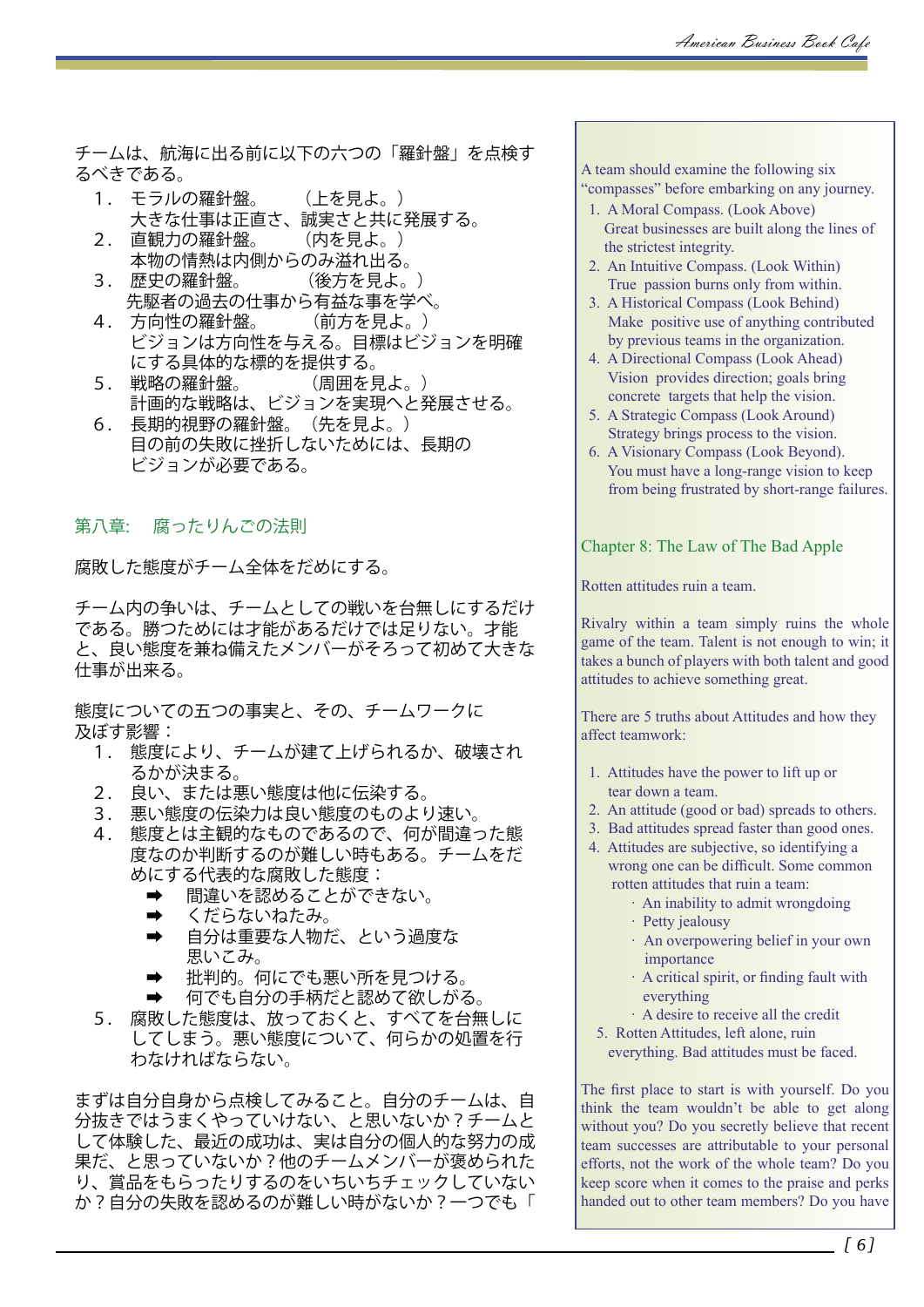はい」と答えた人は、自分自身の態度を見直す必要がある。

#### 第九章: 信頼関係の法則

チームメンバーは仕事をするとき互いに頼り合える関係にな ければならない。

「われわれはお互いのために働くのではない、共に働くの だ。」--- スタンリー・C.・ゴールト

真のチームでは、それぞれのメンバーが他のメンバーを頼り にできる、信頼関係が成り立っている。

#### 第十章: 犠牲の法則

チームは、払うべき犠牲を払う覚悟ができていないとその力 を発揮することが出来ない。

#### 犠牲についての四つの事実:

- 1. 皆が犠牲を払わなければならない。
- 2. 常に犠牲を払わなければならない。
- 3. チームが向上し、成功し続けるためには払うべき犠 牲は増大する。
- 4. 犠牲は小さくならない。 時間、自己改善、自己犠牲などは、チームの成功の ために払わなければならない犠牲である。

第十一章: 得点表の法則

チームは、自分の現在地がわかると、調整することができ る。

どんなチームにも、得点表は不可欠である。

- 1. 状況把握に不可欠。試合の状況がいつでも分かる。
- 2. 評価をするのに不可欠。
- 3. 決断を下すのに不可欠。
- 4. 調整するのに不可欠。
- 5. 勝利のために不可欠。

## 第十二章: ベンチの法則

優れたチームは層が厚い。

優秀なチームを目指すなら、優秀なレギュラー選手に加え て、優秀な控え選手が必要である。これはスポーツのみなら ず、どの分野においてもそうである。ベンチを守る控え選手 を育てていく必要がある。

a hard time admitting you made a mistake? If you answered yes to any of these questions, you need to watch your attitude.

#### Chapter 9: The Law of Countability

Teammates must be able to count on each other when it counts.

 "We don't work for each other, we work with each other." - - Stanley C. Gault

In a true team, each member depends upon the other member.

#### Chapter 10: The Law of Sacrifice

The team fails to reach its potential when it fails to pay the price.

Here are the 4 truths about The Law of Sacrifice

- 1. The price must be paid by everyone.
- 2. The price must be paid all the time.
- 3. The price increases if the team wants to improve, change, or keep winning.
- 4. The price never decreases.

Time commitment, personal development, and unselfishness are some of the prices we pay for team success.

Chapter 11: The Law of the Scoreboard

The team can make adjustments when it knows where it stands

For any kind of team, the scoreboard is essential.

- 1. The scoreboard is essential to understanding. It provides a snapshot of the game at any given time.
- 2. The scoreboard is essential to evaluating.
- 3. The scoreboard is essential to decision making.
- 4. The scoreboard is essential to adjusting.
- 5. The scoreboard is essential to winning.

Chapter 12: The Law of the Bench

Great teams have great depth.

Any team that wants to excel must have good substitutes as well as starters. This holds true in any field, not just sports. You've got to build your bench.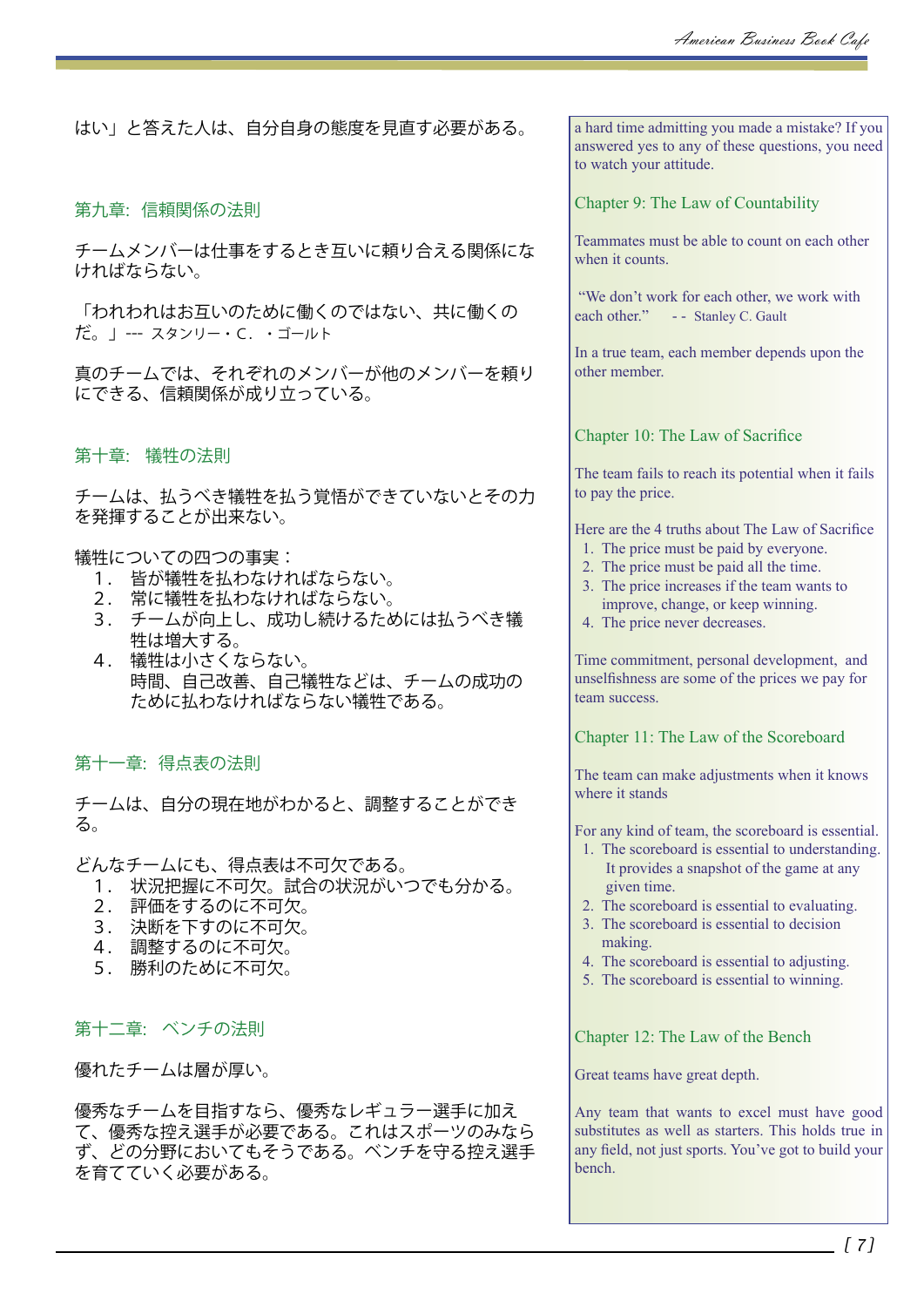- ➡ レギュラー選手は前線で戦う人たちである。組織に 直接利益をもたらし、その命運に直接関わる。
- ➡ ベンチの控え選手は間接的に組織に利益をもたら す。レギュラー選手をサポートする。

ベンチはなくてはならないものである。

- 1. 今日の控えは明日の星かもしれない。
- 2. サポートしてくれる控え選手の成功は、レギュラー 選手の成功を増幅させる可能性がある。
- 3. 控え選手の方がレギュラー選手より多い。
- 4. 控え選手を上手く使えば、レギュラーを使うより良 い結果を生む場合もある。
- 5. 優秀な控えがいると、リーダーはより多くの選択肢 を持つことになる。
- 6. ベンチにいる控え選手は、たいてい、チームにとっ てここ一番という場面で指名される。

明日のチームを形成するために:

- 1. リクルート。誰をチームに入るのか?
- ...<br>2. トレーニング。チームを成長させているか?
- 3. 刈り込み。誰をチームから去らせるのか?

第十三章: 帰属意識の法則

共通の価値観がチームを特徴付ける。

人の価値観がその人の行動パターンを左右するように、組織 としての価値観がチームの行動を左右する。

共通の価値観とは?:

- 糊。外からの力が引き離そうとしても、共通の価値 観があれば一致団結を保つことが出来る。
- ➡ 土台。何かを立て上げるにはまず一つの土地が必要 である。価値観はもっとも強い土台である。
- 物差し。チームの仕事の質の基準となるのはチーム の価値観である。
- 羅針盤。チームに共通の価値基準があれば、物事の 判断をするための道徳的基準があることになる。
- 磁石。どういう人たちがハビタート・フォー・ヒュ ーマニティー(世界中の、必要とする人々に無償で 住居を建て提供する超教派クリスチャン団体。)に 協力しようと集まるのか?それは粗悪な条件下で暮 す人々が少なくなるようにと願う人々である。チー ムの価値観により、必要な人材は集まってくる。
- 帰属意識。価値観によってチームが特徴づけられ、 そのメンバーや、新メンバー、顧客、社会に対して も帰属意識、仲間意識が生まれる。
- Starters are frontline people who directly add value to the organization and directly influence its course.
- · The bench is made up of the people who indirectly add value to the organization and who support the starters.

The Bench is indispensable.

- 1. Today's bench players may be tomorrow's stars
- 2. The success of a supporting player can multiply the success of a starter
- 3. There are more bench players than starters
- 4. A bench player placed correctly will at times be more valuable than a starter
- 5. A strong bench player gives the leader more options
- 6. The bench is usually called upon at critical times for the team

Building Tomorrow's Team:

- 1. Recruitment. Who is joining the team?
- 2. Training. Are you developing the team?
- 3. Losses. Who is leaving the team?

Chapter 13: The Law of Identity

Shared values define the team.

Just as personal values influence and guide an individual's behavior, organizational values influence and guide the team's behavior.

Shared values are like…

- · Glue. They keep us together when outside forces are pulling apart.
- · A Foundation. You need common ground to build on. Values make the strongest foundation.
- · A Ruler. Values set the standard for team performance.
- · A Compass. When a team embraces a set of values, they possess a moral compass to make decisions by.
- · A Magnet. What kind of people are drawn to Habitat for Humanity? People who want to see substandard housing eliminated. The type of values you choose for the team will attract the type of members you need.
- An Identity. Values define the team and give it a unique identity to its members, potential recruits, clients, and the public.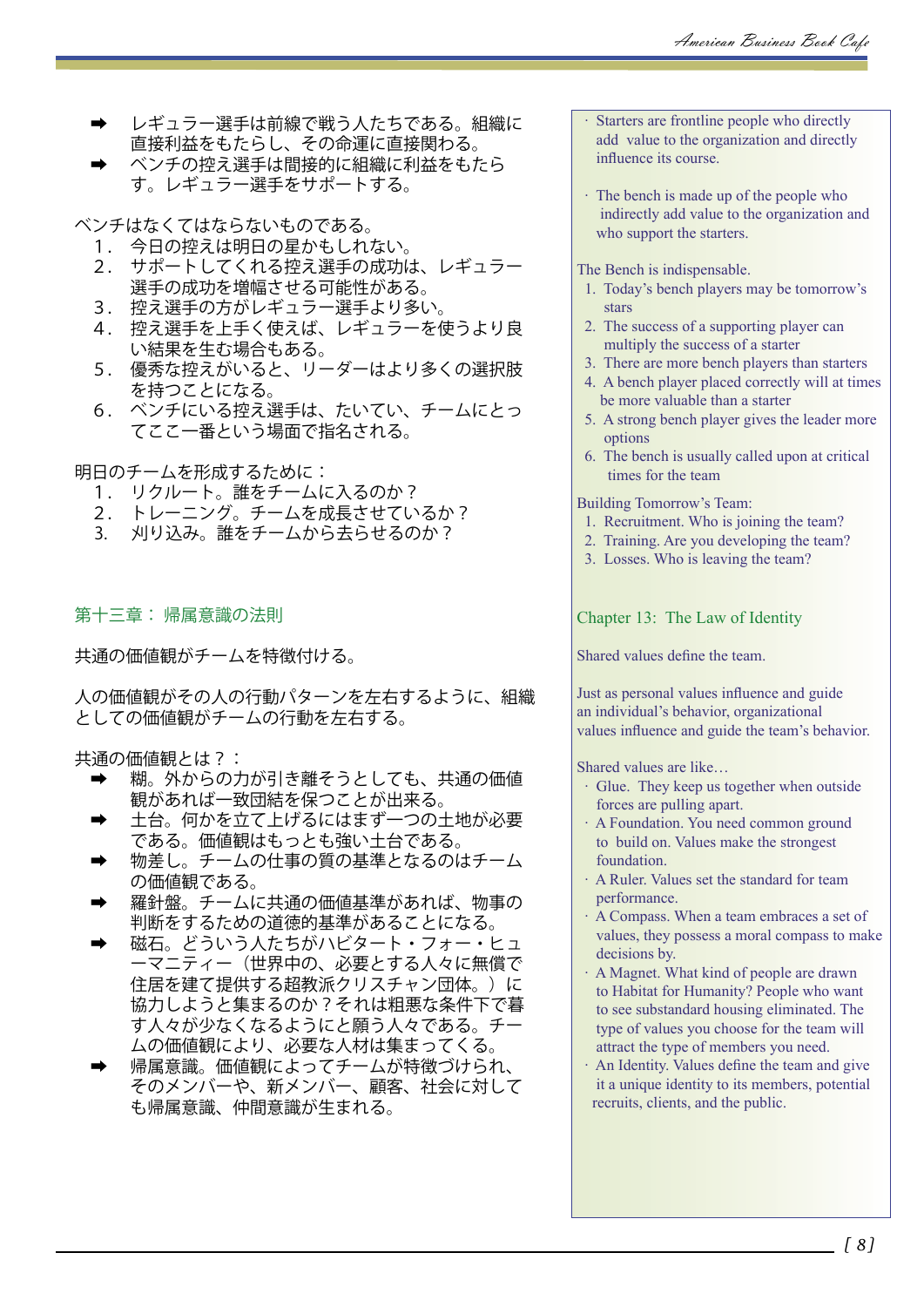# 第十四章: コミュニケーションの法則

意思の疎通は行動のための燃料である。

組織の中で何かを変えるにはコミュニケーションが不可欠で ある。実行力のあるチームのメンバー達は、常に互いの意見 を交換している

どんなチームでも、四つの分野において良いコミュニケーシ ョンを図らなければならない。

- 1. リーダーからメンバーへ。矛盾のないように。明確 に。礼儀正しく。
- 2. メンバーからリーダーへ。堂々と反対意見を述べる ことが出来る環境があるべきだが、礼儀正しくなさ れるべきである。
- 3. メンバー間で。支援的に。最新の情報を。互いに自 分の必要を知ってもらう。
- 4. チームと公共の間で。受容性をもって。責任感をも って。現実的に。

第十五章: 切れ味の法則

二つの、同じ可能性のあるチームに差をつけるのはリーダー シップの切れ味の良さである。

人員によってチームの潜在能力は決まる。 ビジョンが、チームの方向性を決定する。 仕事に対する姿勢はチームの心構えを定める。 リーダーシップによって、チームが成功するかどうかが決ま る。

- ▶ リーダーは、メンバーが、古い枠に捕らわれない考えを するように指導する。
- ▶ リーダーは、「仕事をしている。」という認識を、 自分から、実際にたずさわっている人に委ねる。
- ▶ リーダーは、メンバー一人一人が責任を持って働きたく なる環境を提供する。
- ▶ リーダーは、一人一人の成長を助ける。
- ▶ リーダーは、素早く物事を修得し、周りの人にも、 そうできるよう励ます。

## 第十六章: 高い士気の法則

勝っているときは何も痛くない。

1996年のアトランタオリンピックで活躍した、アメリカ女 子体操チームのケリー・ストラグを覚えておられるだろう か。彼女はチームのために大きな無私の犠牲を払ったのであ る。怪我で苦しんでいたものの、跳馬で、チーム優勝のため にちょうど必要な得点を出し、チームに金メダルをもたらし たのである。左足首の靭帯損傷にも関わらず、チームに役立 った、という気持ちで彼女の心は晴れ晴れとしていたのであ る。

Chapter 14: The Law of Communication

Interaction fuels action.

Creating positive change in an organization requires communication. Effective teams have teammates who are constantly talking, and listening to each other.

Every team has to develop good communication in four areas:

- 1. From leader to teammates. Be consistent. Be clear. Be courteous.
- 2. From teammates to leader. People should be able to disagree openly but with respect.
- 3. Among teammates. Be supportive. Stay current. Be vulnerable (share what you need help with).
- 4. Between the team and the public. Be receptive, responsive, and realistic.

Chapter 15: The Law of the Edge

The difference between two equally talented teams is leadership.

Personnel determine the potential of the team. Vision determines the direction of the team. Work ethic determines the preparation of the team.

Leadership determines the success of the team.

- · Leaders push the thinking of their teammates beyond old boundaries.
- · Leaders transfer ownership for work to those who execute the work.
- · Leaders create an environment where each team member wants to be responsible.
- · Leaders coach the development of each person.
- · Leaders learn quickly and encourage others to learn rapidly.

#### Chapter 16: The Law of High Morale

When you're winning, nothing hurts.

People may remember the unselfish sacrifice of gymnast Kerri Strug of the US women's team at the 1996 Summer Olympic Games in Atlanta. She struggled with an injury, but miraculously delivered the needed vault score, exactly what her team required to claim the Olympic gold. Despite the torn ligaments in her left ankle, she felt great knowing she had served her team well.